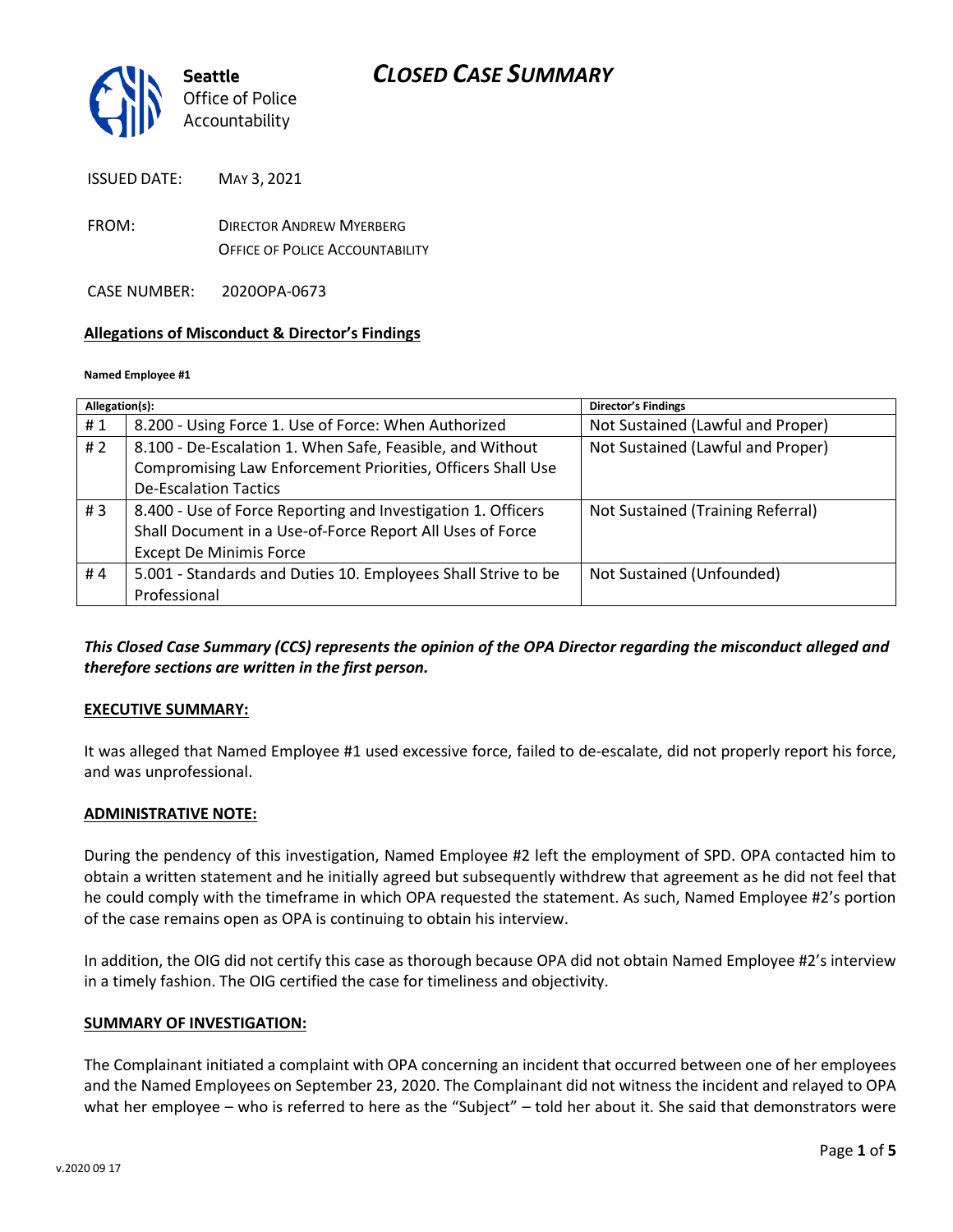

## *CLOSED CASE SUMMARY*

OPA CASE NUMBER: 2020OPA-0673

walking down the street in front of her business and were being followed by officers. She recounted that the following then occurred:

> All seemed peaceful until one of the bike cops grabbed a man from the sidewalk and threw him to the ground. My employee was standing a few feet from this. She could see they were hurting this person who was, like her standing on the sidewalk, not in the protest march and had done nothing to the police or anyone else. She spoke out and said, 'Stop, you're hurting him.' She was instantly thrown by one cop, landing on the bike of another cop. Then the cop who knocked her down punched his bike on top of her. She was left with head to toe bruises. She cried out for her mom."

The Complainant felt that this incident exemplified insufficient training provided to officers. As part of her complaint, she posed the following question: "Why would a cop need to assault a person who has not committed a crime or even threatened violence?"

As part of its investigation, OPA reviewed Body Worn Video (BWV), reporting completed by the Named Employees and other officers, and interviewed Named Employee #1 (NE#1).

OPA determined that, during the demonstration on September 23, 17 arrests were made, and demonstrators engaged in property damage and other criminal activity in multiple areas. An officer – referred to here as Witness Officer #1 (WO#1) – decided to effectuate the targeted arrest of a demonstrator who had been previously observed engaging in criminal activity. Officers, including the Named Employees, began directing the crowd to move back. WO#1 documented that there was debris in the road that had been placed there by demonstrators that made it difficult for the officers' bicycles to proceed. WO#1 wrote that, as he rode towards the individual, he collided with another person who was in the crowd. That person fell to the ground and this caused WO#1 to fall off of his bicycle and onto the person. The person rolled onto his back and said something along the lines of: "What the fuck?" The person then kicked WO#1 in his left shin. WO#1 placed the person under arrest for assault.

As this occurred NE#1 and Named Employee (NE#2) rode towards where WO#1 was making the arrest. NE#2 could be heard exclaiming: "You've got one by himself, go!" As they biked forward, items were thrown in the road, including at them. When they arrived, there were a number of demonstrators in the immediate vicinity of where the arrest was occurring. NE#2 made physical contact with an individual who was standing in between him and where the arrest was occurring. While not entirely clear on NE#2's BWV given his proximity to the individual, NE#2 appeared to grab on to him and push him. The contact was clearer on the video of another officer – referred to here as Witness Officer #2 (WO#2). WO#2's BWV indicated that NE#2 grabbed onto the individual's clothing and pushed him, causing them both to come into view of WO#2. While still holding onto the individual, NE#2 put him down on the ground. During this time, officers could be heard directing the crowd to move back repeatedly.

At that time, the Subject was standing on the sidewalk with her hands cupped over her mouth. She appeared to be yelling something, but what she was saying could not be discerned by OPA on the BWV and it was unclear who she was speaking to. The BWV showed that the Subject advanced towards the individual who was on the ground with her arms out and positioned downwards while saying: "He's not doing anything."

BWV then showed NE#1 grab the Subject arm and pull her to the side. As she was swung to the side, she fell down over the individual who was on the ground and into a bicycle. NE#1 quickly moved towards the individual who was on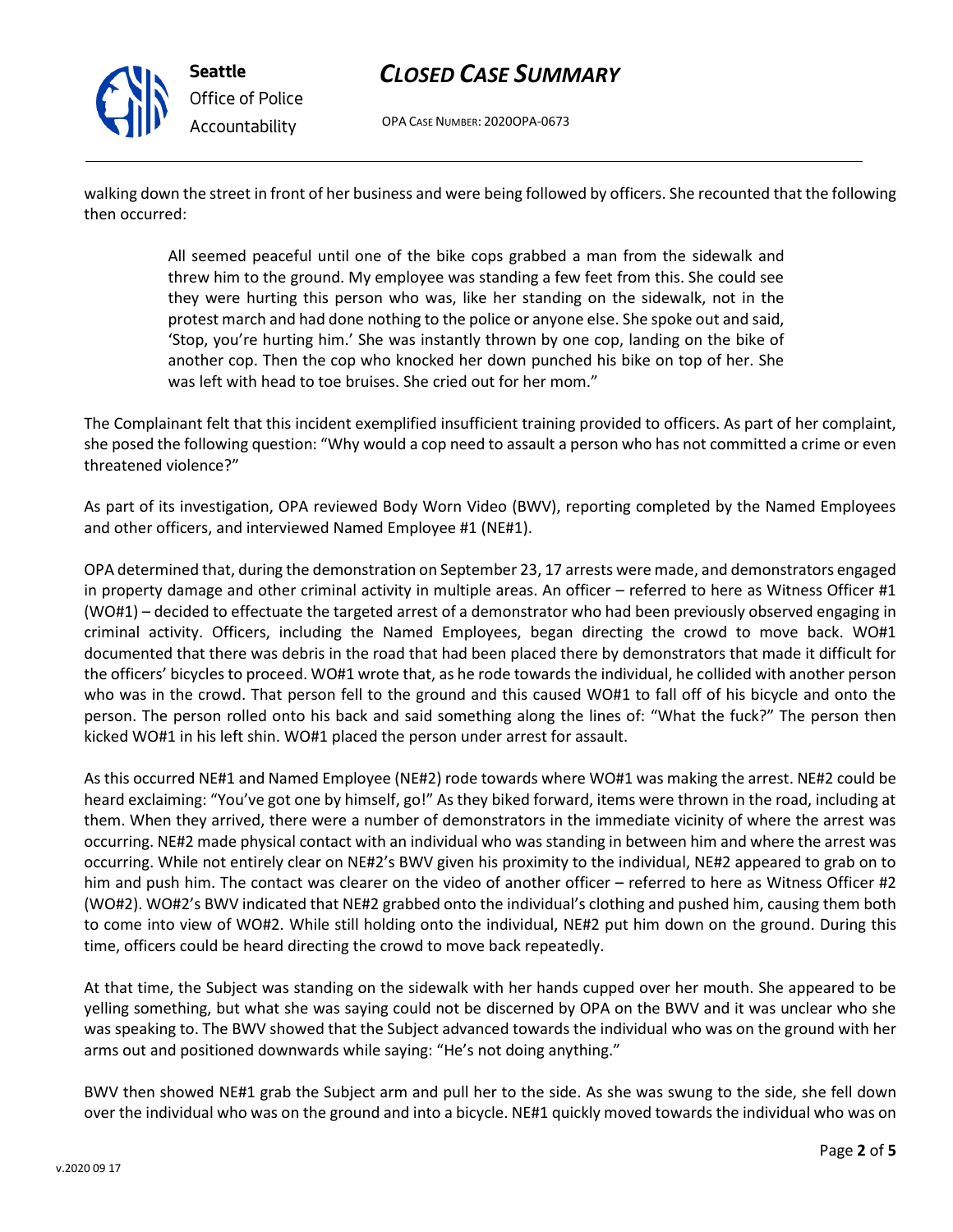# *CLOSED CASE SUMMARY*

OPA CASE NUMBER: 2020OPA-0673

the ground and appeared ready to go hands-on as if to arrest that individual. While she was on the ground, the Subject stated to the officers: "What the fuck are you doing?" NE#2 told her to move back. She was lifted up by another demonstrator and was walked from the scene. The individual who was on the ground also got up and walked away. Neither she nor the individual on the ground were arrested.

After both the Subject and the individual who was on the ground walked away, NE#1 and NE#2 discussed what occurred. NE#1 asked NE#2 if he was "good." NE#2 responded: "Yeah, I'm good…I thought that guy tried to come up on him." NE#1 stated: "Well, I wasn't sure if you were going to arrest him or not."

NE#1 did not complete a use of force report concerning the force he used on the Subject and it was not investigated by a supervisor.

### **ANALYSIS AND CONCLUSIONS:**

### **Named Employee #1 - Allegation #1** *8.200 - Using Force 1. Use of Force: When Authorized*

As indicated in SPD Policy 5.001-POL-6, "[e]mployees are authorized and expected to use discretion in a reasonable manner consistent with the mission of the department and duties of their office and assignment." This policy further states that "[t]he scope of discretion is proportional to the severity of the crime or public safety issue being addressed." (SPD Policy 5.001-POL-6.)

In assessing NE#1's force, OPA must consider the facts and information known to him at the time and must apply a reasonable officer standard. OPA is further precluded from applying 20/20 hindsight. These considerations are particularly important under the specific facts of this case.

Immediately prior to using force, NE#1 observed WO#1 struggling with an arrestee. NE#1 rode towards him while demonstrators were throwing objects into the street, including nearly striking officers. When NE#1 advanced off of his bicycle, he was in the midst of demonstrators and officers. The situation was chaotic. He saw NE#2 push the individual to the ground and believed that NE#2 was in the process of arresting the individual. He then observed the Subject advance towards the individual and NE#2 with her arms out and saying that the individual did not do anything. NE#1 believed that the Subject was about to attempt to de-arrest the individual, which was a tactic he had observed on numerous occasions during the months of demonstrations. He used force to pull the Subject away that caused her to fall down over the individual.

In hindsight, it is unlikely that the Subject was intending to de-arrest the individual. Certainly, this is what she stated after the fact and her shock that she had fallen to the ground based on police action was palatable. In addition, it did not appear that she was part of the protest when viewing the totality of the video evidence. However, OPA does not think a reasonable officer in NE#1's place would have or could have known this. Moreover, and as stated above, applying such hindsight analysis is prohibited.

Ultimately, the question is whether NE#1 violated policy when he pulled the Subject, who he reasonably believed was about to interfere in an arrest, causing her to fall to the ground. When applying the requisite standards under SPD policy, OPA finds that he did not. To the contrary – and again considering the information available to NE#1 at the time, the totality of the circumstances facing him, and the time he had to make a decision – OPA finds that his force was reasonable, necessary, and proportional. This is the result even if OPA does not like the outcome of this



**Seattle** *Office of Police Accountability*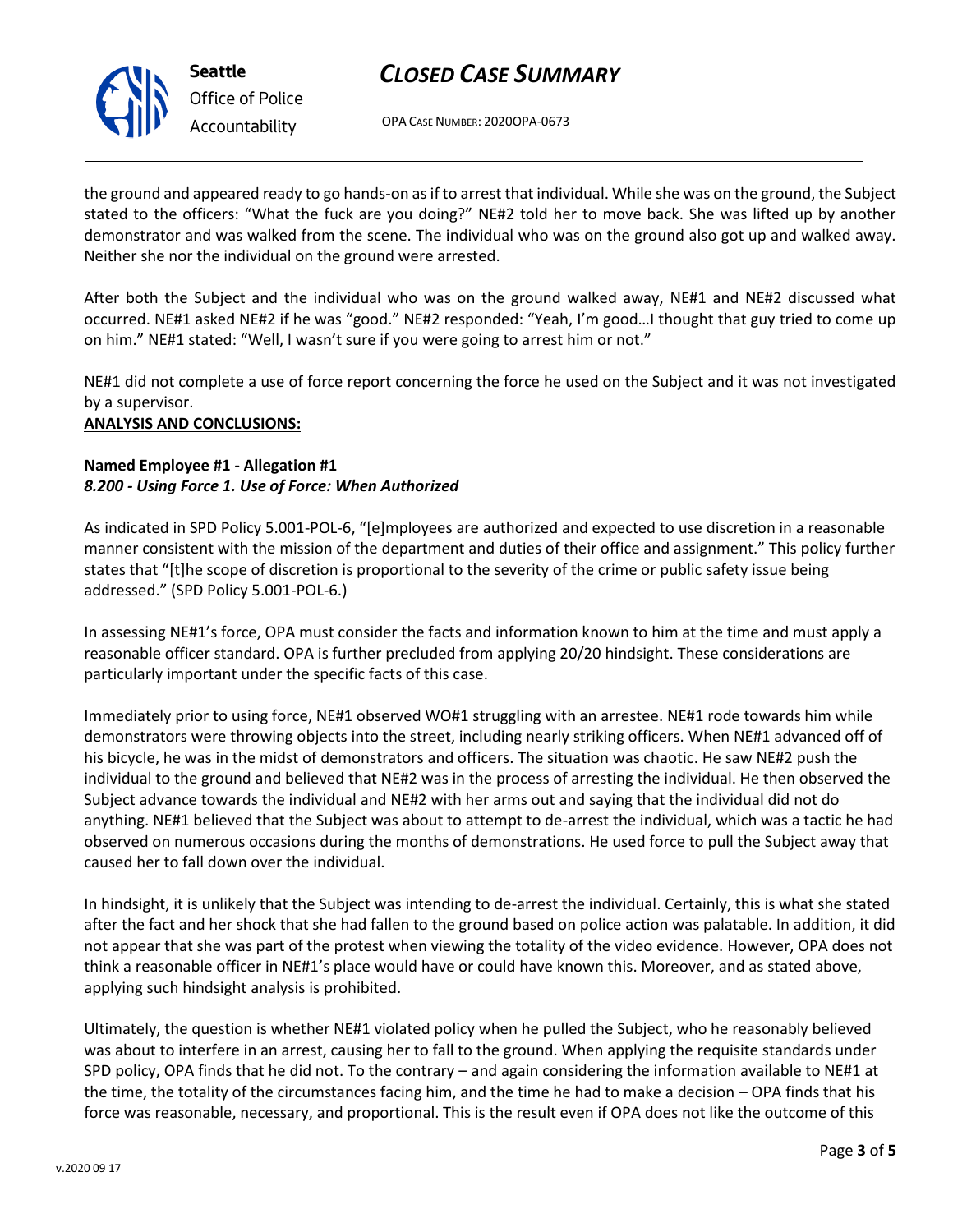

**Seattle** *Office of Police Accountability*

# *CLOSED CASE SUMMARY*

OPA CASE NUMBER: 2020OPA-0673

incident and the fact that the Subject fell to the ground. Accordingly, OPA recommends that this allegation be Not Sustained – Lawful and Proper.

Recommended Finding: **Not Sustained (Lawful and Proper)**

## **Named Employee #1 - Allegation #2**

## *8.100 - De-Escalation 1. When Safe, Feasible, and Without Compromising Law Enforcement Priorities, Officers Shall Use De-Escalation Tactics*

"De-escalation tactics and techniques are actions used by officers, when safe and without compromising law enforcement priorities, that seek to minimize the likelihood of the need to use force during an incident and increase the likelihood of voluntary compliance." (SPD Policy 8.100-POL-1.)

The policy further instructs that: "When safe and feasible under the totality of circumstances, officers shall attempt to slow down or stabilize the situation so that more time, options and resources are available for incident resolution." (*Id*.) Officers are also required, "when time and circumstances permit," to "consider whether a subject's lack of compliance is a deliberate attempt to resist or an inability to comply based on factors" such as "mental impairment…drug interaction…[and/or] behavioral crisis." (*Id*.) These mental and behavioral factors should be balanced by the officer against the facts of the incident "when deciding which tactical options are the most appropriate to bring the situation to a safe resolution." (*Id*.)

De-escalation is inarguably a crucial component of the Department's obligations under the Consent Decree; however, it is not purposed to act as an absolute bar to enforcing the law when necessary. That being said, where officers fail to fully de-escalate and instead act in a manner that increases the need for force and the level of force used, such conduct is inconsistent with the Department's policy and expectations.

OPA's decision on this allegation is governed by the same analysis from Allegation #1, above. At the time he made physical contact with the Subject, NE#1 believed that NE#2 was effectuating the arrest of the individual who was on the ground and he saw the Subject advance towards both the individual and NE#2 with her arms extended. NE#2 explained during his OPA interview that, at this point, he did not believe that de-escalation was safe or feasible as he felt that the Subject was going to imminently intervene in the individual's' arrest. He noted that, by pulling her out of the area, his intent was to create more space for the arrest to be completed safely.

Again, when evaluating this incident from the perspective of NE#1 and without applying 20/20 hindsight, OPA does not find that he failed to de-escalate. OPA concludes that NE#1's perception that he did not have time to do so was reasonable under the circumstances. Accordingly, OPA recommends that this allegation be Not Sustained – Lawful and Proper.

Recommended Finding: **Not Sustained (Lawful and Proper)**

## **Named Employee #1 - Allegation #3**

*8.400 – Use of Force Reporting and Investigation 1. Officers Shall Document in a Use-of-Force Report All Uses of Force Except De Minimis Force.*